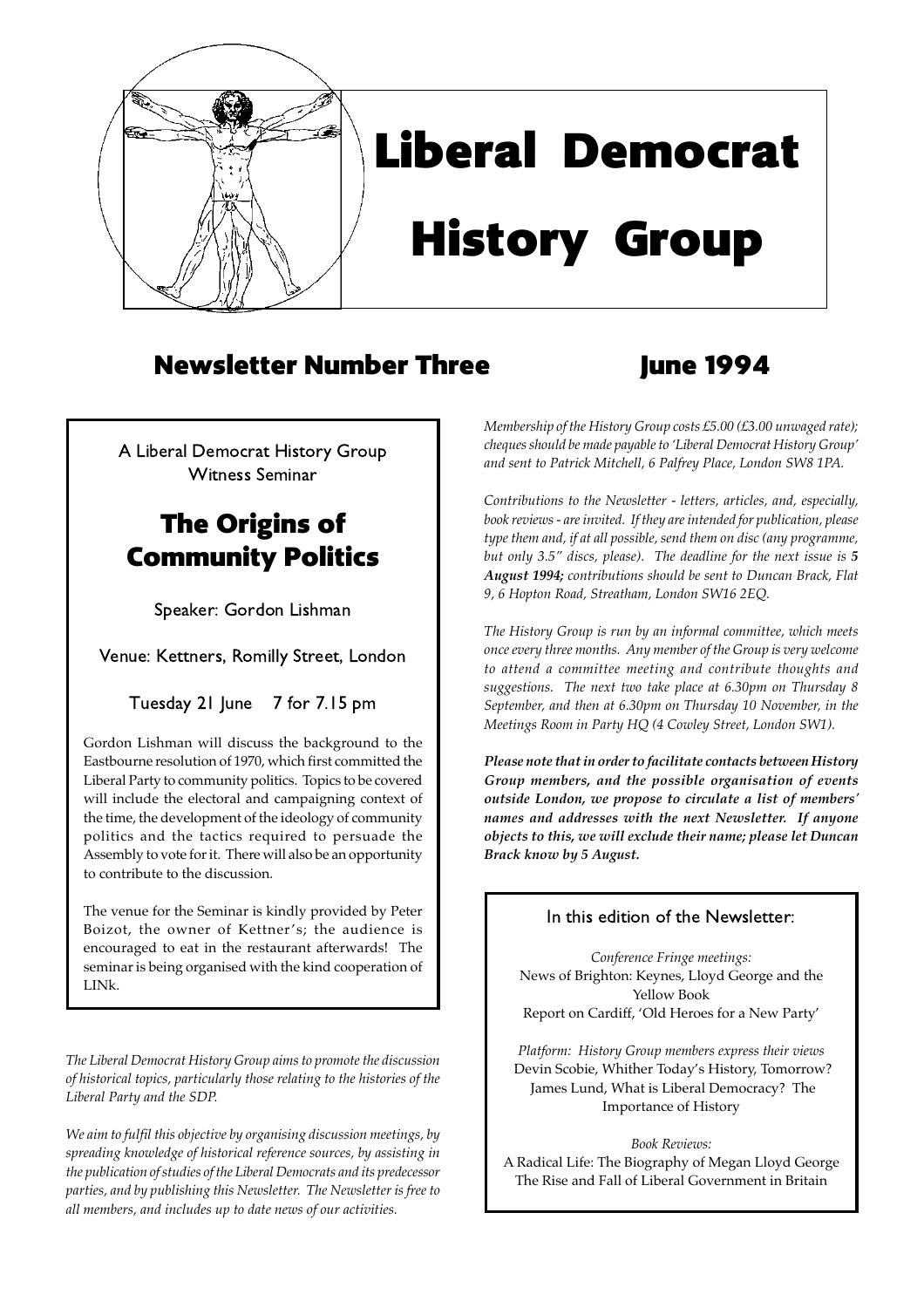## Conference Fringes

#### Brighton Conference, September 1994

The Liberal Democrat History Group fringe meeting at the Party's autumn conference in Brighton will take place at 8.00pm on Sunday 17 September, in the Alexandra Room in the Grand Hotel. The subject of the meeting is the Yellow Book and Lloyd George's programme for conquering unemployment in the 1920s. Lord Skidelsky, the biographer of Keynes, will be the main speaker; others are still to be announced - full details in the next Newsletter.

With one of the major policy paper debates at Brighton being on Employment Policy, this provides us with a chance to trace the development of Liberal/Liberal Democrat thought on this important topic.

#### Cardiff Conference, March 1994 Report by Patrick Mitchell

Our latest fringe meeting, held on the first night of the Cardiff Conference, heard Gordon Lishman, Richard Holme and Robert Maclennan MP explain their choices of 'Old Heroes for a New Party'. As Gordon Lishman said when he began his talk, it is particularly important for those of us in the liberal tradition to define reference points which can give our Party coherence, since each of us has to find our own synthesis from the thoughts of those who have influenced us.

Gordon's choice was Voltaire, who had been a courageous crusader against tyranny, bigotry and abuse of power. He was a product of the eighteenth century and the Enlightenment, who showed how putting people at the centre of one's beliefs was fundamental to the concept of humanism.

Richard Holme set out to reclaim Edmund Burke from the Tories, contrasting his younger and more radical self with the conservative he became after the French Revolution. Robert Maclennan had chosen Lord Acton, *"a figure of some difficulty and paradox",* whose famous reference to the tendency of power to corrupt was the apotheosis of his thought.

The discussion concentrated on the concept of civil society as against the nation or state, which had been an important element in the thinking of all three.

Our thanks to our three speakers for a thought-provoking meeting, and to Sarah Ludford for taking the chair.

## Platform

What is Liberal Democracy? The Importance of History

by James Lund

What is Liberal Democracy about? Nothing to do with history, if Matthew Taylor's report to the recent Party Conference at Cardiff is anything to go by.

Yet it is the history of British politics since the Glorious Revolution of 1689 which affords the key to the distinct politically effective identity which Liberal Democrats are seeking at the national level.

Following the failure of the Party to achieve a significant increase in the number of its members in the Commons in the General Election, the Campaigns & Communications Committee was commissioned to enquire into this continuing disappointment of hope and ambition. It concluded that it was the lack of a 'core message', identifying 'the sort of party we are', which was the source of the failure.

Nowhere did the report mention 'identity'. Instead it referred, characteristically enough, to both a campaigning and a communications problem. This had a Thatcherite ring: 'There's nothing wrong with our policies. We just fail to communicate them properly.' Now, as then, this looks like an evasion of the need for political thinking.

On campaigning, targeting of the most winnable and losable seats, an established practice in local government elections, was recommended by the report, which announced that this had already begun. Other things being equal, this might indeed be the way to greater electoral success. But will they be?

So what about the 'core message'? What did the Committee think this should be? Taylor said that *"what Liberal Democrats are about is unlocking the talents of every single person, every community, every child,"* in the interests of both the individuals concerned and of the nation. This, he continued, would be both liberating and democratic, important economically and socially in relation to unemployment, as well as educationally.

Not unsurprisingly, perhaps, this conclusion happened to accord with Paddy Ashdown's previously expressed belief that *"the people of Britain are its greatest source of renewable energy".*

Despite the over-simplicity of the rhetoric and presentation, a better educated electorate is certainly part of what the Liberal Democrats should be about. But will this do the trick? Will this better establish the Party's identity nationally in a way that more voters find readily attractive? (Not all voters, by the way. There is a role for targeting here, as well as in respect of seats in the Commons.)

Probably not, and it is not difficult to see why.

The debate in which the above report featured was entitled 'Bonfire of the Vanities - Liberal Democrat strategy past, present and future.' Since the report contrived to suggest that the political world began with the '92 election, it appeared that the past and its history were two of the vanities to be destined to go up in smoke, at least in Liberal Democrat circles.

Despite this overwhelming tendency, the report did observe that *"people understand the Tories are for business, the rich, spending less. Labour are for the poor, special interests such as the unions, spending more.*" By contrast, Liberal Democracy was said to be identified with *'the centre', 'compromise', 'neither one thing nor the other'.*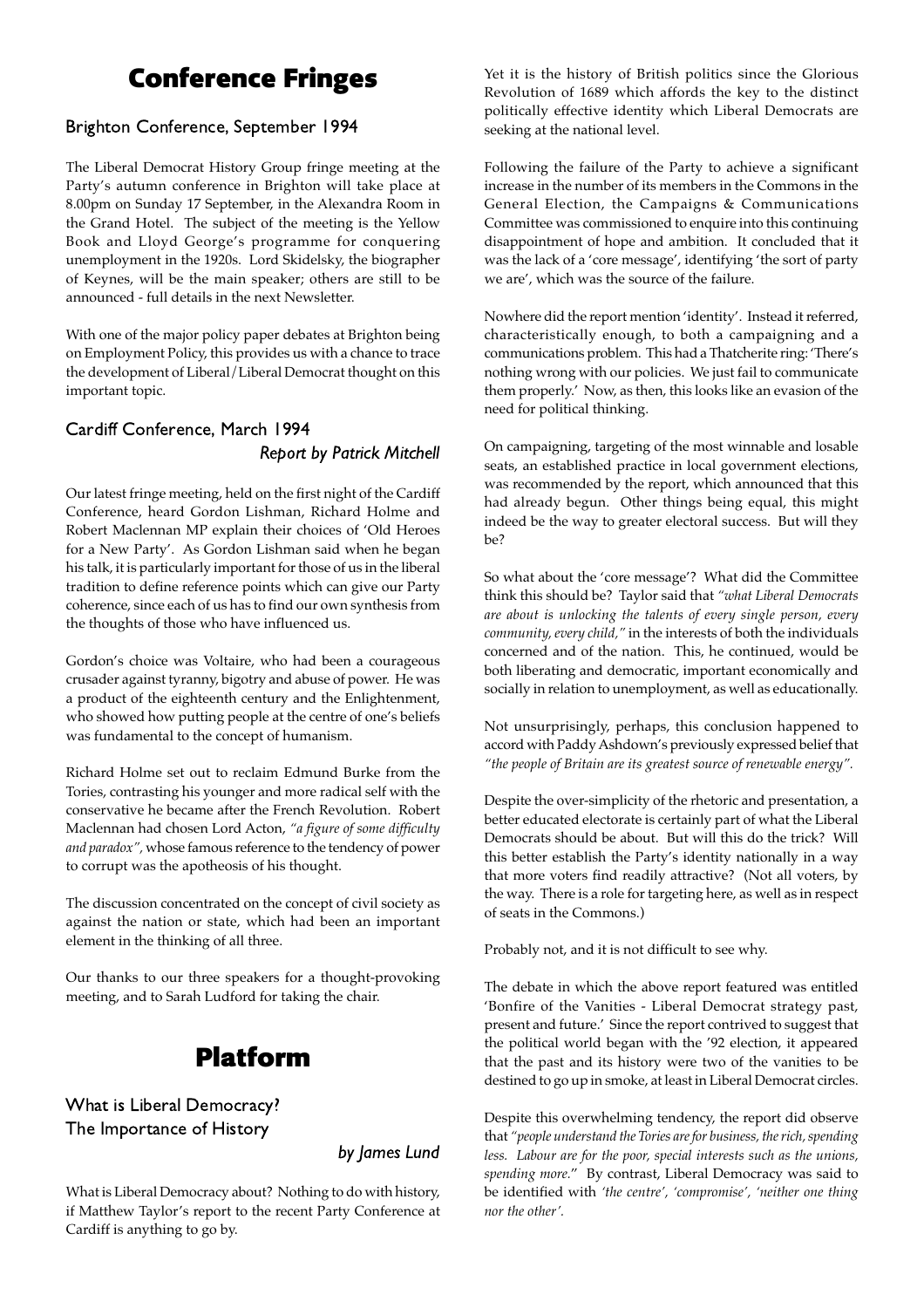The political identities so characterised may be both crude and minimal, but they are instantly recognisable as grounded in the remembered past, the actual present, and the possibilities for the future. The proposed 'core message', by contrast, refers only to the possibilities of the future and is not grounded in a story concerning the past, leading into the present.

The above characterisation of the Tory identity serves as a reminder, however, of how quickly political identities can change. And be reborn. Who would recognise traditional conservatism and its limited sense of social responsibility in the above characterisation, which resurrects something of the perceived identity of mid-Victorian Liberalism?

No wonder a Thatcher administration in 1981 revived the practice, which had its heyday in Gladstone's earlier administrations, of going down to Greenwich as the end of the summer session to eat a whitebait dinner in the Nelson Room of the Trafalgar Tavern.

No wonder also, perhaps, that the Campaigns & Communications Committee was inclined to dodge the very real difficulties raised by the past for the present in Liberal politics which seek to be democratic. Again, the Tory and Labour, Conservative and Socialist identities are grounded in the economic struggle between capital and labour, which spilled over into the political realm. Most people's sense of identity for general social purposes is economic rather than political. 'What does she do?' not 'how does she vote?' is the common, almost compulsory, question in this way of characterising social identity.

Liberal Democracy is apolitical, not an economic identity, primarily. How can this identity be turned to political advantage in a positive way, and not the negative one of 'compromise' and 'neither one thing nor the other'?

A sense of history may afford the requisite vision. Liberal Democrats ought not to forget that erstwhile Liberal of Whig descent, Winston Spencer Churchill, whose portrait as a young man is still hung in the conservative precincts of the National Liberal Club, and who once remarked that *"the nations stand at this hour of human history before the portals of supreme catastrophe and measureless reward."*

More than an educational policy is wanted to meet the present crux in British political affairs, the most important since the Glorious Revolution.

What this political vision might include, I hope to consider on a subsequent occasion.

#### Whither Today's History, Tomorrow? by Cllr Devin Scobie

As a founder member of the Scottish Liberal Democrats, I first stood for election seven weeks after our party was born. I wonder now what will survive from those many elections contested during the early years of the Liberal Democrats?

The Liberal Party was a spent force in British politics by 1981

and I genuinely believe that the SDP, as was, was destined to be never more than a footnote in post-war British history.

What will matter to future generations is the Liberal Democrats (can I still call us 'new'?). I firmly believe Shirley Williams' 1981 prediction that, within 20 years, 'we' will be in power. Almost a century after the Liberals' decisive victory in 1906, the Lib Dems will, I hope, storm to victory. Then, and only then, historians and scribes of the time will take us seriously.

But who will have charted the difficult years from 1988? Am I the only Party member who, as early as August 1988, wrote to an otherwise unknown Stratford-upon-Avon councillor called Cyril Bennis and asked him for copies of his election leaflets? Am I the only History Group member who could even tell you - I think - that Councillor Bennis was the first ever person elected as a Lib Dem (or 'Social Liberal Democrat' as he had on his ballot paper on March 3 1988)?

When I am old and grey I will donate his letter and leaflets to the first Lib Dem National Archive, along with the hundreds of election leaflets which I have gathered and collected since then.

I sincerely hope that every other History Group member is gathering their own mini archive with each election that passes.

Let's face it, if we don't, who will?

(*Cllr Scobie was elected as a Liberal Democrat Councillor on Edinburgh City Council in May 1992. Currently a member of the Scottish Party Executive, he contested the Edinburgh East Parliamentary seat in 1992 and is a compulsive collector of political autograph material and election leaflets.)*

*Responses to either of the above articles are very welcome - see front page for information on submissions.*

### Book Reviews

Mervyn Jones: A Radical Life:

The Biography of Megan Lloyd George (Hutchison 1991)

Reviewed by Malcolm Baines

This book marries a potted history of the twentieth century with the story of the life of Megan Lloyd George. It is worth remembering that she never held great office and was an M.P. for a party that was continually dwindling in numbers throughout the period. Much of the interest lies in the contrast with her father; sharing his charm, she lacked his energy and capacity for hard work. Grimond's apt comment on Megan was, "perpetually young , perpetually unfulfilled."

Another major strand is Megan's affair with Philip Noel-Baker, the disarmament campaigner and Labour M.P. His failure to commit himself to her adds to the underlying poignancy and sadness of her life.